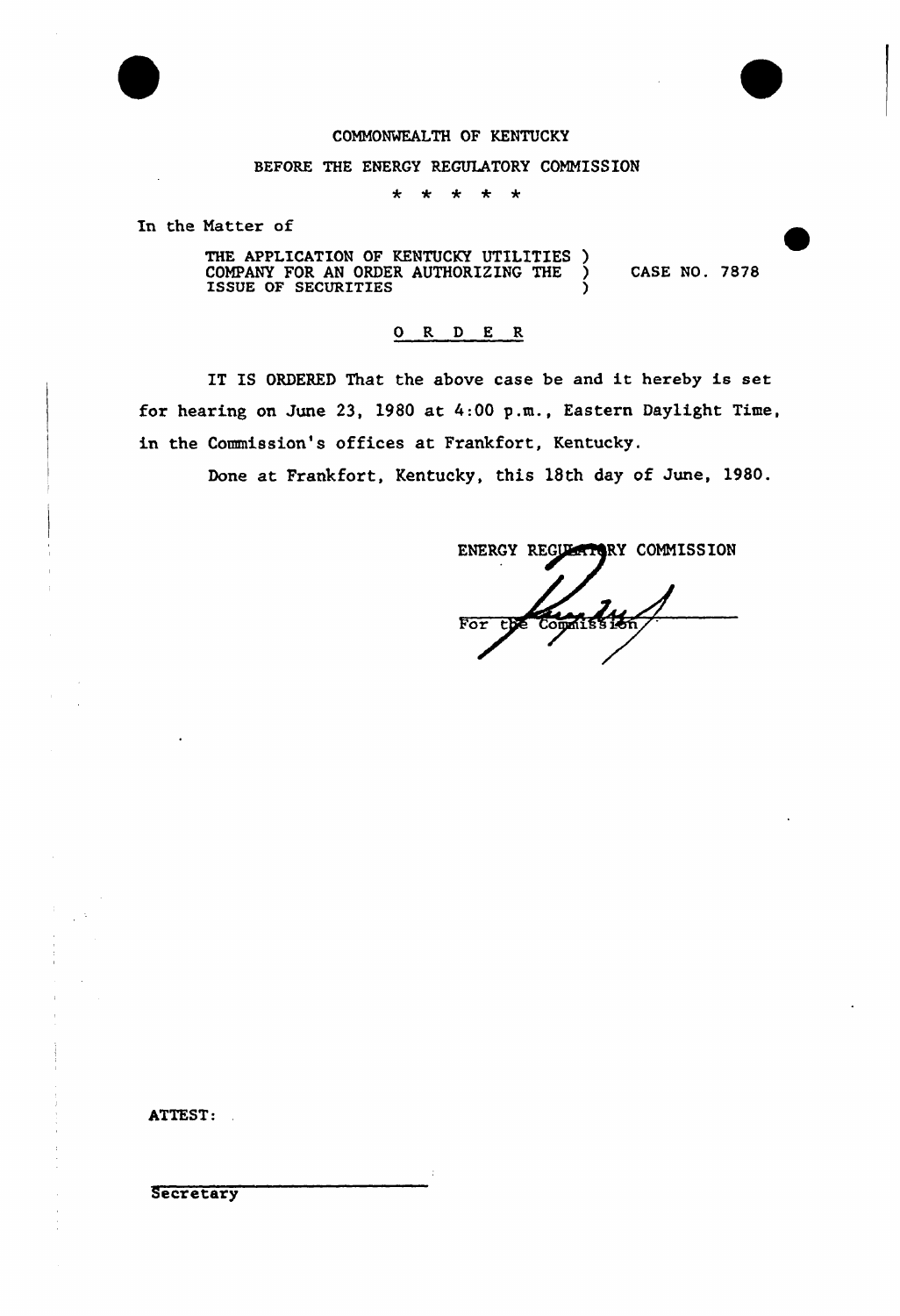### CONMONWEALTH OF KENTUCKY

#### BEFORE THE ENERGY REGULATORY COMNISSION

 $\ddot{\textbf{r}}$  $\star$   $\star$  $\star$  $\star$ 

In the Natter of

THE APPLICATION OF EAST KENTUCKY )<br>UTILITIES, INC. FOR AN ORDER ) UTILITIES, INC. FOR AN ORDER )<br>AUTHORIZING A RATE INCREASE AND ) AUTHORIZING A RATE INCREASE AND  $\left($ APPROVING ITS OPERATING RULES  $\qquad$ AND REGULATIONS AS AMENDED (

CASE NO. 7768

#### 0 R <sup>D</sup> E R

IT IS ORDERED That the following information be furnished by July 2, 1980. After the aforesaid date for furnishing the requested information has passed and said information has been furnished as ordered, this case will stand submitted herein:

- (1) List showing employees salarie for each of the three companie during the test year.
- (2) Equipment rental breakdown for the months of October, November and December during the test year.
- (3) Total gas and oil transportation expenses during the test year.

Done at Frankfort, Kentucky, this 18th day of June, 1980.

ENERGY REGULATORY COMMISSION For

ATTEST:

**Secretary**